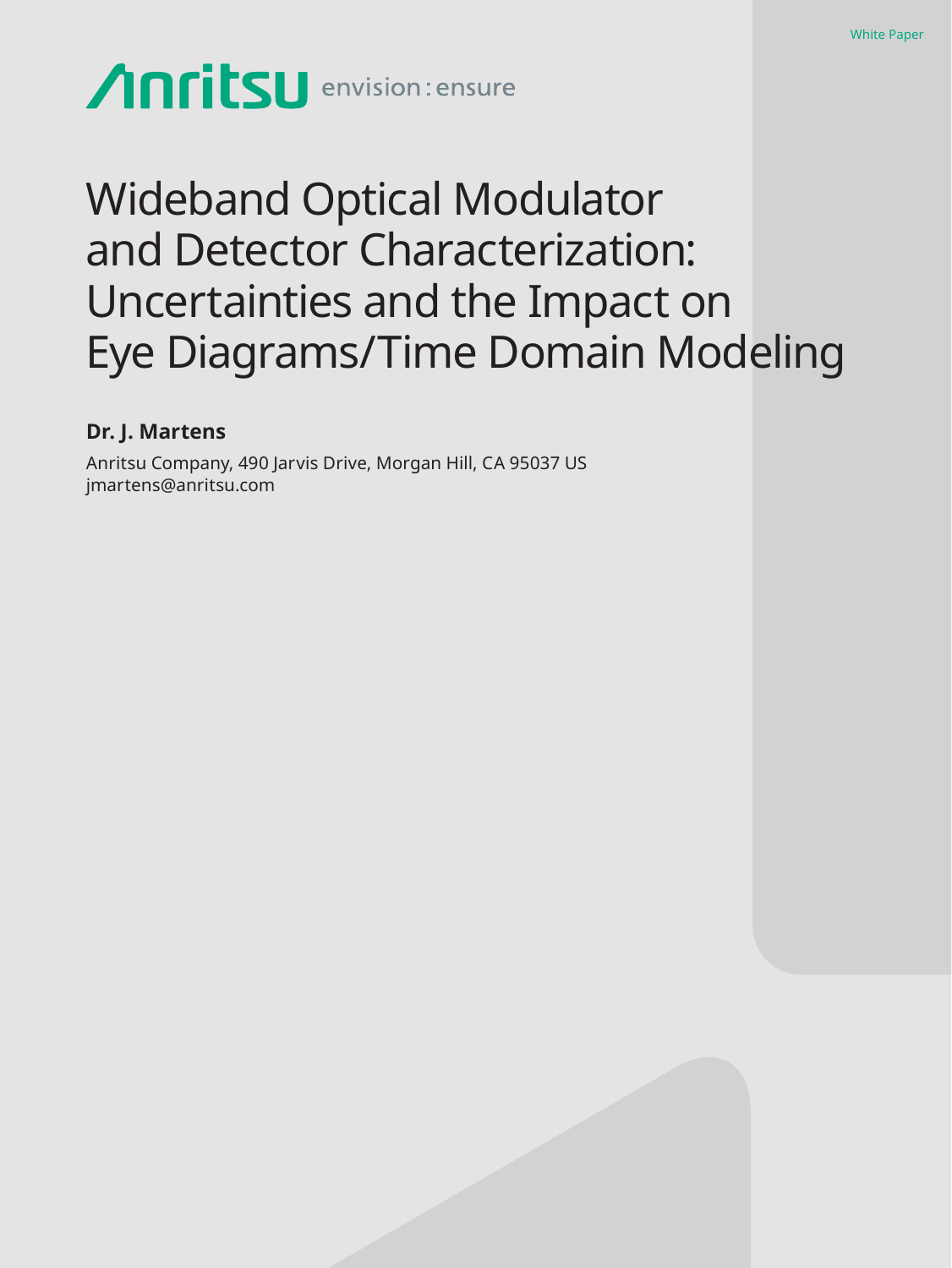*Abstract: For subsystem modeling, accurate Electrical-to-Optical (E/O) and Optical-to-Electrical (O/E) characterizations are critical at higher data rates. Careful transfer/calibration processes and a high-stability broadband VNA allow transmission uncertainties <0.5 dB (1550nm/110GHz or 1310nm/70GHz) and model eye height improvements >15%.*

## **Introduction**

Optical modulators and detectors operating to 110 GHz or higher have existed for years [1-3] and characterization/calibration methods have been well-published [4, 5], but less attention has been paid to the optimization of uncertainties of those converter measurements in a practical user context. The frequency dependencies of the various error mechanisms are different, so the wide bandwidths may require procedural changes for optimum results. From a subsystem simulation/modeling/analysis perspective, accuracy in those microwave/millimeter-wave (mmWave) frequency domain characterizations is important but sometimes not studied in terms of how they affect the final eye diagram, bit error rate, or other higher level system operational parameters. This paper will explore the characterization and calibration processes, mainly for >70 GHz bandwidth components in both 1550 and 1310 nm wavelengths, and will look at the net uncertainties and how they propagate to example eye diagram generation.

## **Characterization/calibration and component-level uncertainties**

A basic component measurement setup, based on a broadband network analyzer, is shown in Fig. 1. The optical power used in this analysis was 0 to 6 dBm and the RF power was -10 dBm. Although given the linearity of the measurement system and the components involved, these power levels were not critical. The network analyzer had a bandwidth of 70 kHz to 145 GHz, although only subsets of that frequency range were used here. Data rates of up to 80 Gbps (NRZ and PAM-4) were used in the subsystem models.

The entire measurement process begins with a reference photodiode characterization using an electrooptic sampling process [4]. This process introduces certain uncertainty components, including those related to a network analyzer calibration, photodiode mismatch, drift, optical system limitations, and bandwidth limitations [4, 5]. The initial uncertainties were combined using covariance data on the Type B elements [5], but the subsequent steps used a simpler RSS combination for stochastic terms and a worst-case summation for deterministic terms.



Figure 1. The basic measurement setup. For the extended frequency coverage (>70GHz), remote mmWave heads are often used to minimize loss and improve stability.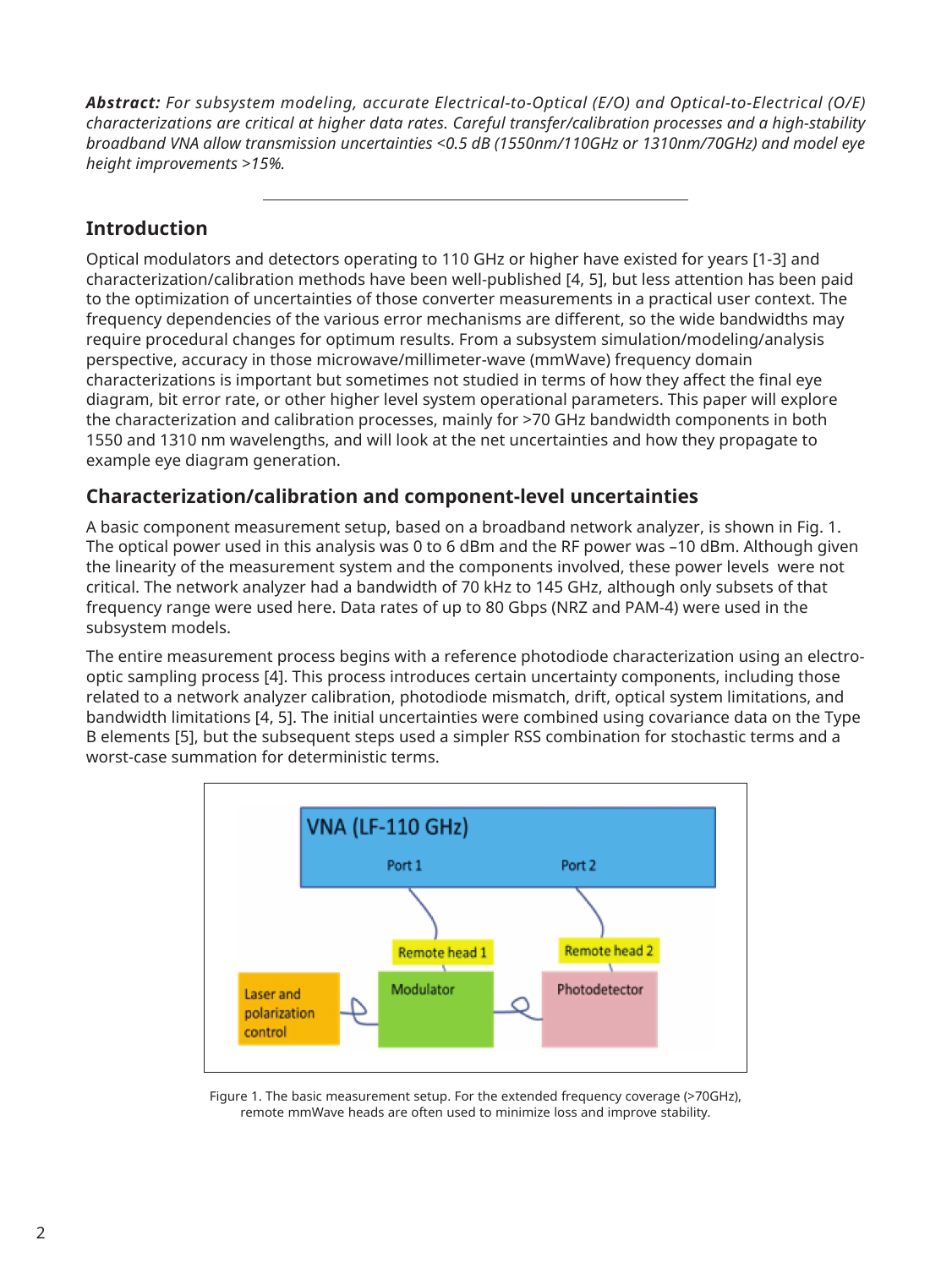The characterization is used to calibrate a reference modulator via de-embedding and then user photodiodes (terms to this point will be lumped under the header "characterization"). Finally, a user modulator can be measured by de-embedding the user photodiode. In each of those follow-on steps, an additional network analyzer measurement is involved that introduces calibration/mismatch and measurement mechanics (including connector repeatability and cable flex) as well as noise floor contributions. Optical power enters into the process via its influence on net noise floor and nonlinear distortion.

A summary of the contributions at two frequencies is shown in Fig. 2 although, in absolute terms, all contributions have increased at 110 GHz compared to those at 20 GHz. Measurement mechanics and noise floor contributions have relatively increased. The former suggests the increasing importance of connector and cable care. The latter is mainly from typically increasing conversion loss and points to the value of higher broadband RF power and reduced IF bandwidth. The user calibration and mismatch relative contribution have not changed but have increased in absolute terms, which emphasizes the importance of the user calibration and the general trend of increasing device mismatch with frequency. The measurement system choice will primarily have an impact on the mechanics and noise floor categories.

For the user RF calibrations, many choices are available over this bandwidth, including both coaxial and on-wafer possibilities. The higher quality variations can lead to a direct transmission uncertainty of ~0.3 to 0.5 dB at 110 GHz, while more modest choices may double that. A non-optimal calibration choice could triple the first category in Fig. 2, while a sub-optimal measurement hardware choice (in terms of drift, noise, and linearity) could increase the 2nd and 3rd category absolute contributions by an order of magnitude.



Figure 2. Relative uncertainty component weightings are shown here for an E/O measurement at two frequencies.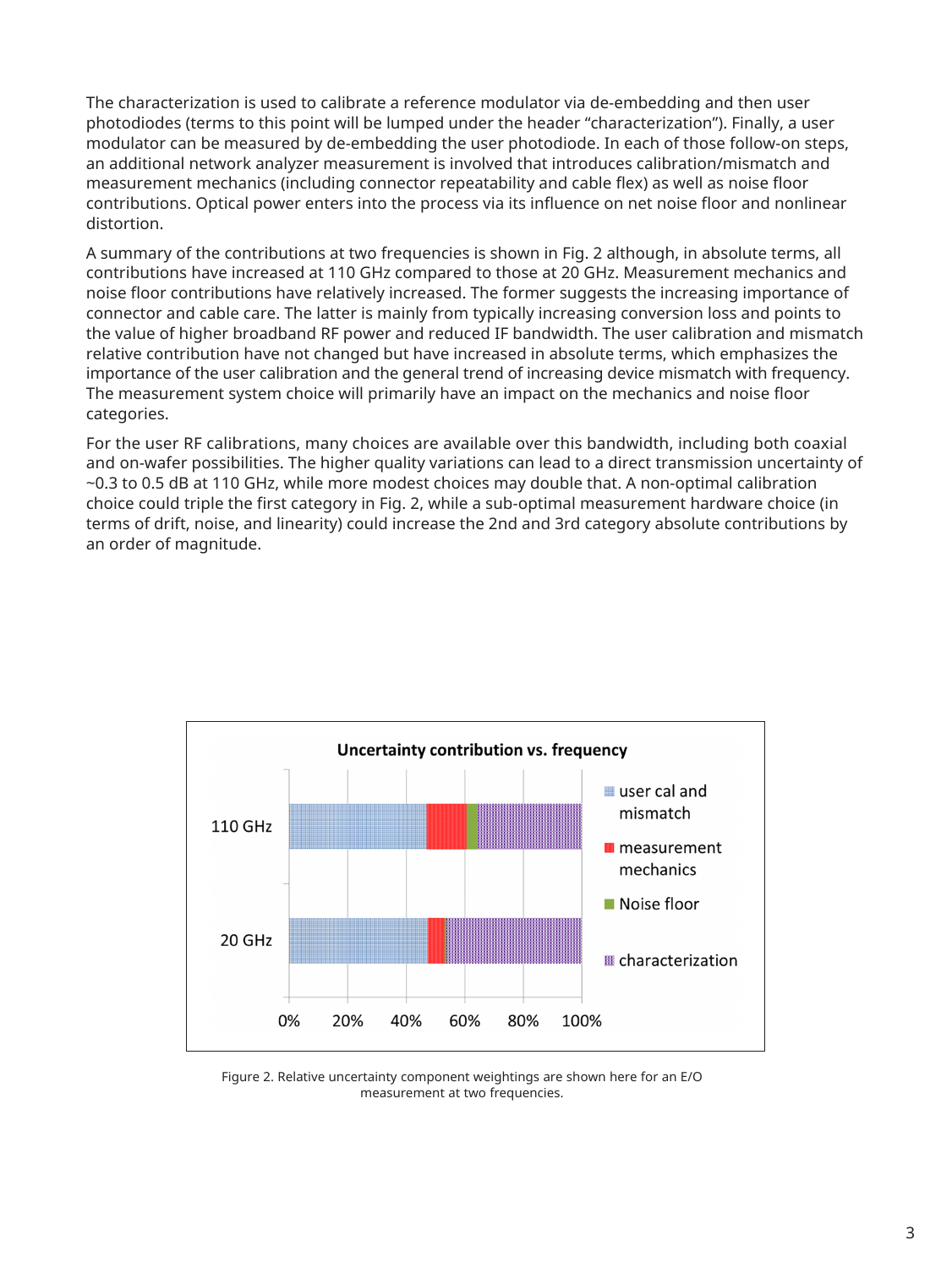## **Propagation to eye diagrams and other metrics**

To see the effect of characterization/calibration issues on modeled bit stream parameters, consider the calculation process. In the analog-like portions of the system, the frequency domain data sets are often cascaded (pre-filtering of data, modulator, detection, post-detection gain, etc.) and an impulse response is generated from the net frequency domain data with a Chirp-Z or similar transform (e.g., [6]). That broadly integrates the data over the frequency sweep, prior to convolution with the data stream. Thus, any highly oscillatory defects (from a mismatch problem, for example) are likely to have small impact while a frequency-sloped defect (from a calibration tracking issue, drift, or sometimes repeatability) may have an amplified effect [6]. In the frequency domain, these two classes of effects are shown in Fig 3. The oscillatory defect may occur from a calibration issue on the network analyzer (at either characterization or user calibration steps) or a reference plane problem from a mischaracterized adapter. The slope problem could occur from drift on the measurement hardware, repeatability, or a reference plane problem from an un-characterized adapter. The values chosen in the Fig. 3 are equivalent to common calibration problems.



Figure 3. The frequency response of an example broadband component along with possible distortions.

As an example, a 110 GHz system was characterized using the procedure of Section 2 with a highly stable VNA and quasi-optimized calibration steps, and run using a 50 Gbps NRZ signal. The resulting eye diagram is shown in Fig. 4. If an oscillatory defect (of 1 dB peak at high frequencies; matching the maximum likely variance) is introduced, the eye diagram was indistinguishable from that in Fig. 4. If, instead, a slope error was introduced of 1.5 dB at the high end (resulting from an adapter not characterized or high system drift), the eye height was reduced by ~10% and the width by ~4%. This size of defect is not difficult to generate in the multi-phase process required.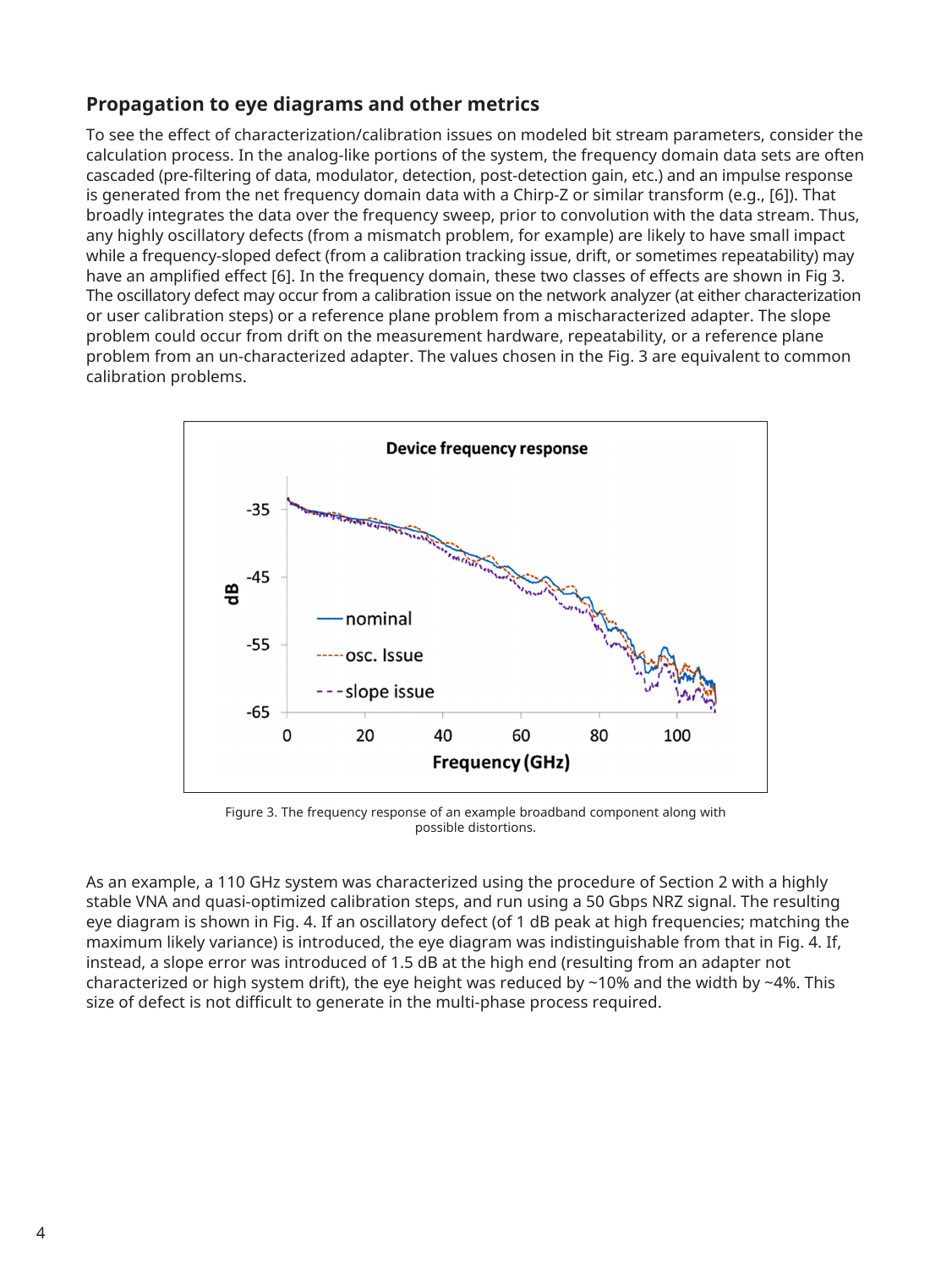For a more physical experiment, the same 110 GHz system was characterized with a simplified process where a heterodyne characterization and phase-modeled process was used (resulting in an increased characterization error on the order of 0.5 dB at 110 GHz). The final user calibration was only a transmission normalization and a 1.85-1mm coaxial adapter used in the measurement was not de-embedded (resulting in both magnitude and phase deviations approaching 0.5 dB and 5 deg). The resulting eye diagram, to be compared against that in Fig. 4, is shown in Fig. 5. Here the eye height was reduced by ~15% and there were additional baseline distortions, partially from the phase distortions that were not linear with frequency. This amount of eye reduction may or may not be critical depending on other parts of the system, but the point is the model result was noticeably distorted by common characterization/ calibration issues on the converter components.



Figure 4. The 50 Gbps eye diagram from the nominal 110 GHz system.



Figure 6. The 1310nm/70 GHz set with full characterization produced this result.



Figure 5. The 110 GHz system, when characterized/calibrated with a simplified approach, produced this result.



Figure 7. The 1310nm/70 GHz set with the simplified characterization produced this result.

A 1310 nm/70 GHz bandwidth component set was also analyzed, this time with a PAM-4 data stream at 80 Gbps with similar characterization procedures. The size of potential distortions in the frequency domain is smaller (perhaps 1 dB vs. 2 dB and 5 vs. 10 degrees of phase). But since the data rate is higher in this example relative to the device bandwidth, those issues are still relevant. The results with the full and simplified approaches are shown in Figs. 6 and 7, respectively. The simplified approach reduced the modeled eye height by ~15%.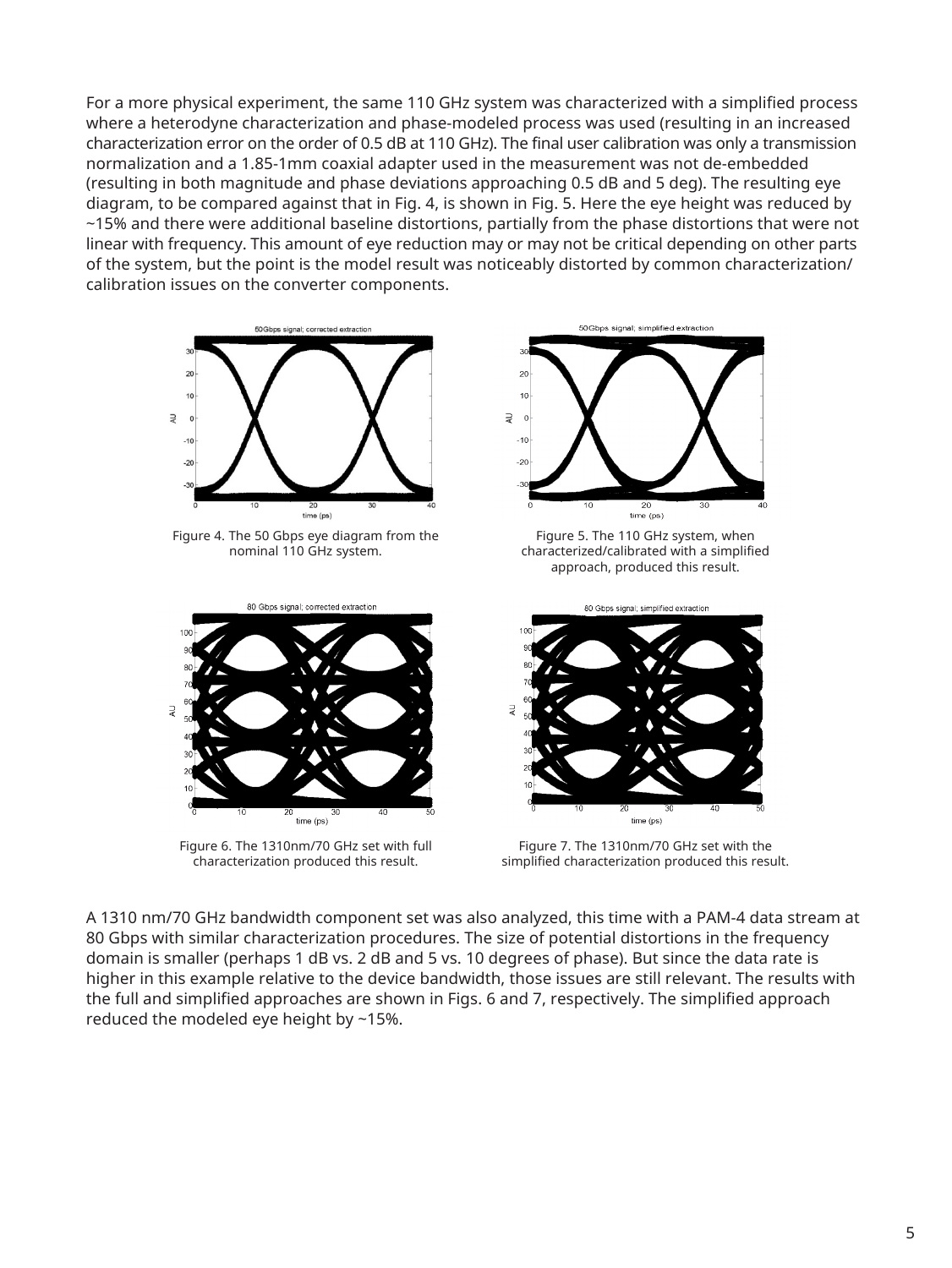## **Summary**

The characterization and measurement of E/O and O/E components at higher microwave frequencies has a different uncertainty distribution than at lower frequencies. A careful process can help minimize many of those categories. The individual uncertainty components have very different effects on final subsystem modeled time domain results, such as eye diagrams. Understanding that error propagation can be useful. In a practical example, optimizing the critical uncertainty components can lead to noticeably better eye behavior in the final model.

## **References**

- [1] M. Anagnosti, C. Caillaud, F. Blache, F. Jorge, P. Angelini, J.- F. Paret, and M. Achouche, "Optimized High Speed UTC Photodiode for 100 Gbit/s Applications," IEEE J. Selected Topics in Quant. Electr. 20, 1-4 (2014).
- [2] T. Umezawa, K. Akahane, N. Yamamoto, K. Inagaki, A. Kanno, and T. Kawanishi, "Ultra-broadband UTC-PD beyond 110 GHz at 0 V for future photonic integration," in Proc. 9th Asia-Pacific Microwave Photonics Conference (IEEE, New Jersey, 2014), pp. 450 – 453.
- [3] S. R. Nuccio, R. Dinu, B. Shamee, D. Parekh C. Chang-Hasnain, and A. E. Willner, "Modulation and chirp characterization of a 100-GHz EO polymer Mach-Zehnder modulator," in Proc. 2011 Optical Fiber Communication Conference (Optical Society of America, Washington, D.C., 2011), pp. 1 – 3.
- [4] T. S. Clement, D. F. Williams, P. D. Hale, and J. M. Morgan, "Calibrating photoreceiver response to 110 GHz," in Proc. 2002 Lasers and Electro-Optics Society meeting (IEEE New Jersey, 2002), pp. 877 – 878.
- [5] D. F. Williams, A. Lewandowski, T. S. Clement, J. C. M. Wang, P. D. Hale, J. M. Morgan, D. A. Keenan, and A. Dienstfrey, "Covariance-based uncertainty analysis of the NIST electrooptic sampling system," IEEE Trans. Micr. Theory and Techn. 54, 481-491 (2006).
- [6] J. Martens, "A Monte Carlo analysis of VNA-based time domain uncertainties," in 67th ARFTG Conf. Dig. (IEEE, New Jersey, 2006), pp. 111-120.